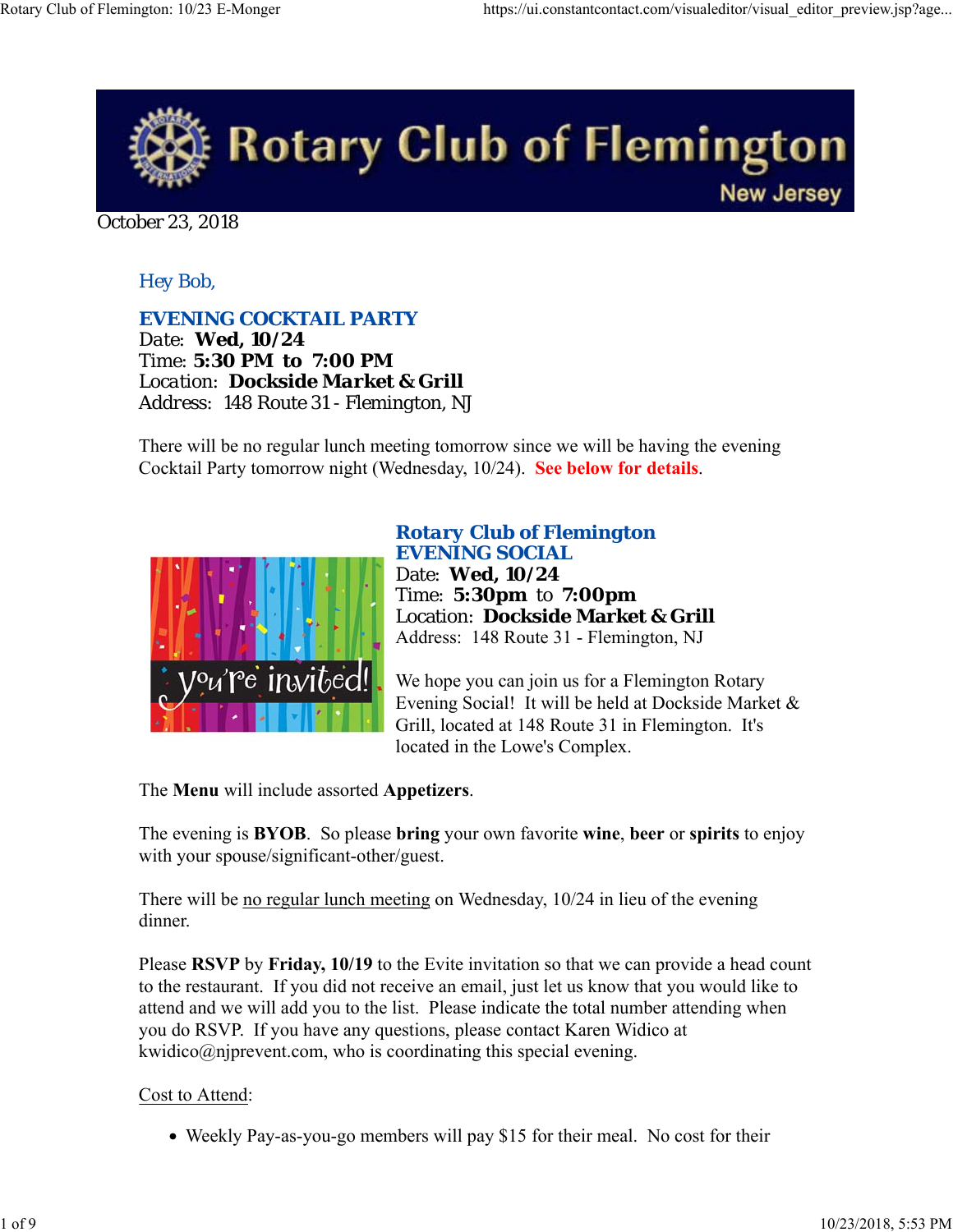spouses.

Semiannual and annual paying members and their spouses attend for no cost.

*Rotary District 7475 New Rotarian Orientation Webinar* Date: **Wed, November 7** Time: **7-8 PM**

Rotary District 7475 is sponsoring an "**Orientation For New Rotary Members**" as a webinar on Wednesday, November 7, 2018 from 7:00 to 8:00 pm. This **online webinar** is designed for new members that have joined Rotary in the last year. Additionally, it is a good refresher for Rotarians who want to learn about the latest trends in Rotary (regardless of how long your have been a member).

Registration is required. **Click Here to register online**. Once registered, detailed instructions will be sent you you via email.

If you have any questions, contact Jeannie Tsukamoto, District Membership Chair at atsukamoto@msn.com or Barry Kroll at barrykroll@aol.com

PS. You can register anytime on the district website at www.njrotary.org. Plan now to participate and enjoy the orientation from the comfort of your home.

## *RIDES for JOHN ZULLO* **From Sandy Clark Updated 10/23/2018**

The following is an updated schedule for driving John Zullo to Wednesday Rotary meetings during the next several weeks. This will be revised as necessary in each weekly E-Monger. Scheduled drivers should contact Sandy Clark at least 24 hours before the Wednesday meeting if they are unable to drive. At the same time, John will call the scheduled driver at least a day in advance if he does not plan to attend the meeting.

# **Schedule of Drivers for John Zullo**:

- Oct. 24 Harry Mazujian
- Oct. 31 Sandy Clark



# *PHOTO ALBUM from the 2nd Flemington Rotary BeerFest* **Held, Saturday, 9/29/2018**

Our 2nd BeerFest was an awesome event! The feedback from everyone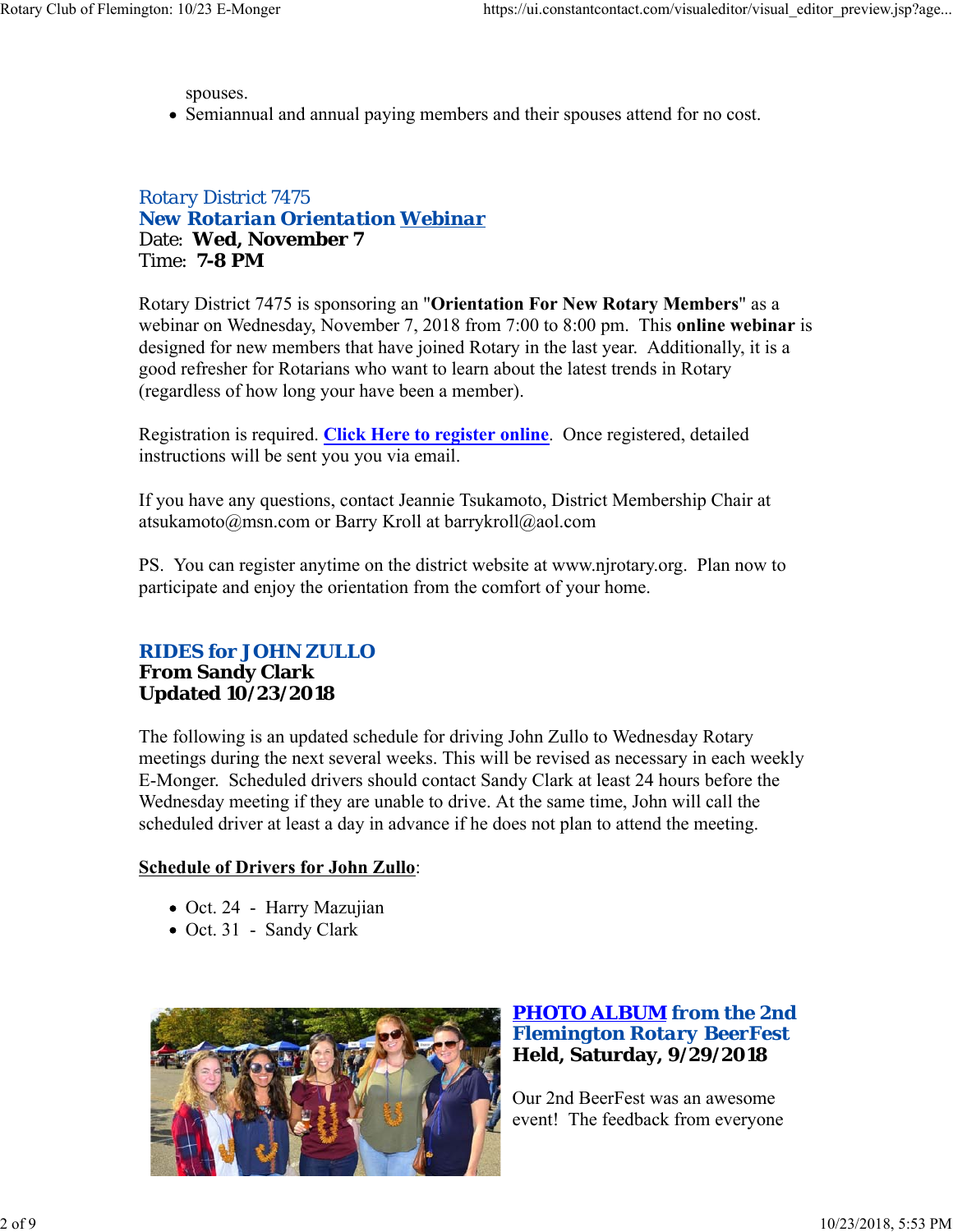that attended is that they loved the event. There are still invoices that we are waiting to receive, but a summary of how we did will be provided ASAP in the near future.

In the meantime, **CLICK HERE** to view the **Photo Album** from the event!

A very special thanks to the Rev. Dr. Herb Bohler for taking the photos and generating the album for everyone to enjoy. Thanks also to Kim Metz for taking and sharing photos.



# *About Interact Club at H.C.R.H.S* From **Harry Mazujian** Update on 9/18/2018

Ann Del Campo and Harry Mazujian attended the first Interact meeting at the Hunterdon Central

Regional High School on Mon, September 17th. What an uplifting group to see! We observed strong student leadership with an enthusiastic faculty advisor, Evelyn Diaz. We gave a brief overview of Rotary International, and the main worldwide projects: Polio eradication and Safe Water. Ann also told them about the \$500 Rotary International grant to support service together.

The following are **Upcoming Interact Events** as of 9/18/2018:

Sat, 10/20 at 3:00pm: Hikes-not-Heroin at Horseshoe Bend Park, Frenchtown Sat, 11/3 at TBD: Apple peeling & clean-up at Grateful Bites, Flemington Mon, 11/12 at 2:10pm: Meeting - location TBD. Fri, 12/7 at TBD: Caroling & Baked goods at Rolling Hills Care Center Fri, 2/8 at TBD: Valentine's Bingo with residents at Rolling Hills Care Center Mon, 2/11 at TBD: Rotary Soup Cook Off at Hunterdon Central

## *REMEMBERING ALBERT SABIN & THE VACCINE THAT CHANGED THE WORLD* **By John Sever, March 1, 2018**

A very special thanks to Craig Proctor for sharing a recent article on the **history of the Polio Vaccine**. **Click Here** to download and read a PDF of the article that Craig scanned for everyone to see. Thanks, Craig!



# *Follow Us on Facebook*

The Rotary Club of Flemington is on Facebook with two (2) different Facebook pages! One page is for all information about the Rotary Club of Flemington. The second page is

dedicated to the BeerFest event. Click the links below to access our Facebook pages:

- Rotary Club of Flemington, NJ
- Flemington Rotary BeerFest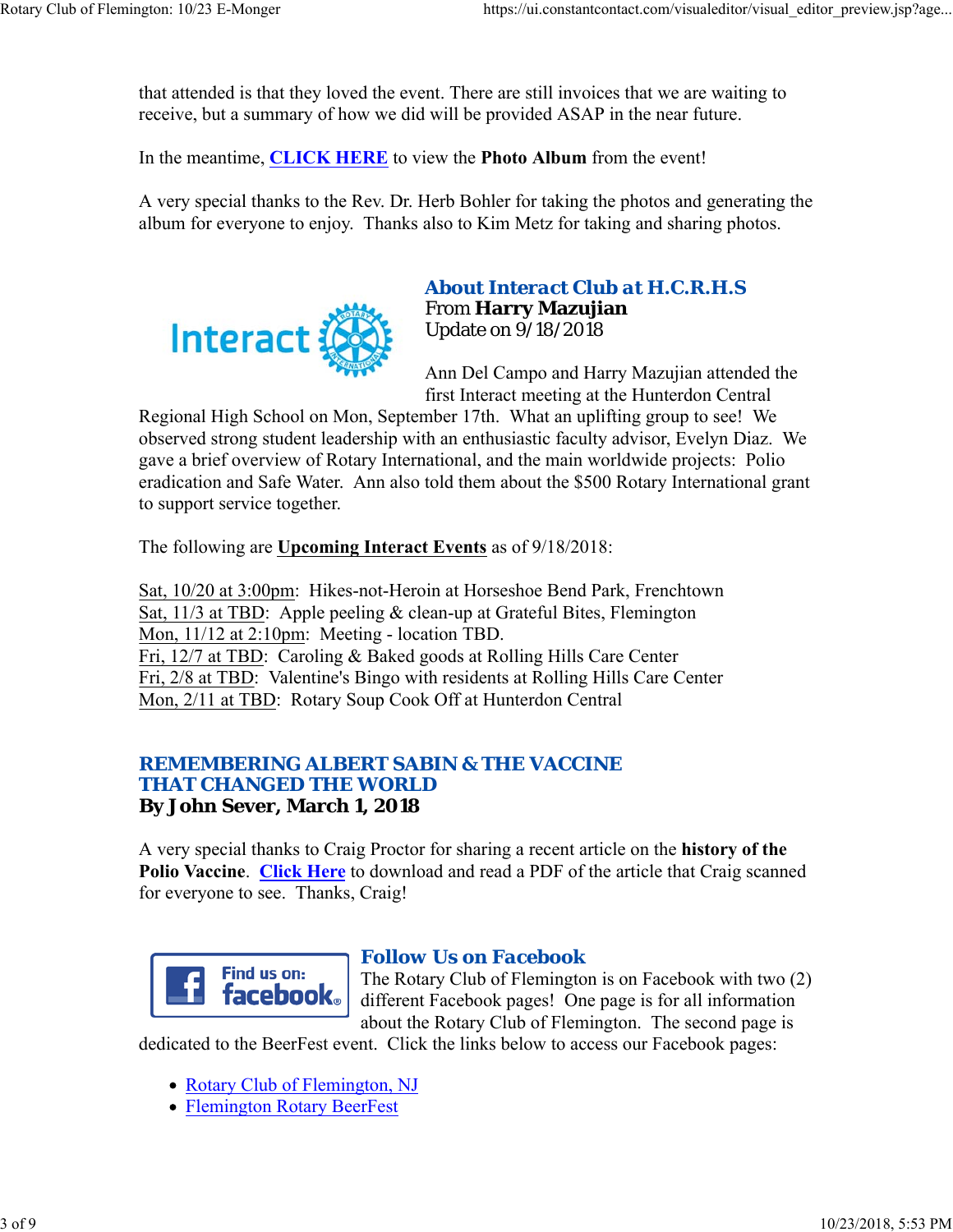

# *The Flemington Rotary MEMBER DIRECTORY Is Updated on the Website*

A PDF copy of the Club Directory kept on the club website, located on the password protected "**Members Only**" page. To access this, simply goto **www.FlemingtonRotaryNJ.org** and click on "Members

Only" in the upper left. The page is password protected. If you do not have the password, simply email us and request it.

If you see any updates that need to be made (a change of address, email, phone number, something is not listed correctly, etc.), please email Sandy Clark and request any changes to be made. **Click Here** to generate an email to Sandy.



# *SPEAKERS & PROGRAMS BEING SOUGHT*

**Jeff Moore**, our Program Chair, is looking for speaker & program ideas for upcoming meetings. If you have any leads, please pass them onto Jeff, who will follow-up to schedule the speaker.

**Click here** to generate an email directly to Jeff.



# *HUNTERDON COUNTY CHAMBER OF COMMERCE*

As you know, the Rotary Club of Flemington is a member of the H.C. Chamber of Commerce. This enables all Rotarians the ability to attend a Chamber function as a "member". If someone asks you what your business is, you would explain that you are a member representing the Rotary Club of Flemington. **Click Here** to visit the Chamber website for a listing of upcoming events.

# *ROTARY DISTRICT 7475 NEWS*

**Click Here** to read the current news from our Rotary District 7475.

# *UPCOMING DATES TO NOTE:*

Wed, 10/24: **Flemington Rotary Evening Cocktail Party** at Dockside (see above for details). (*Note there is NO regular noon meeting on this day*). Wed, 10/31: Claudia Roose from the Harvest Family Success Center will give a talk titled "Understanding the Latino Community in Our Area."

Wed, 11/07: TBA. Wed, 11/14: BeerFest follow-up report + Flemington Rotary Foundation treasurer's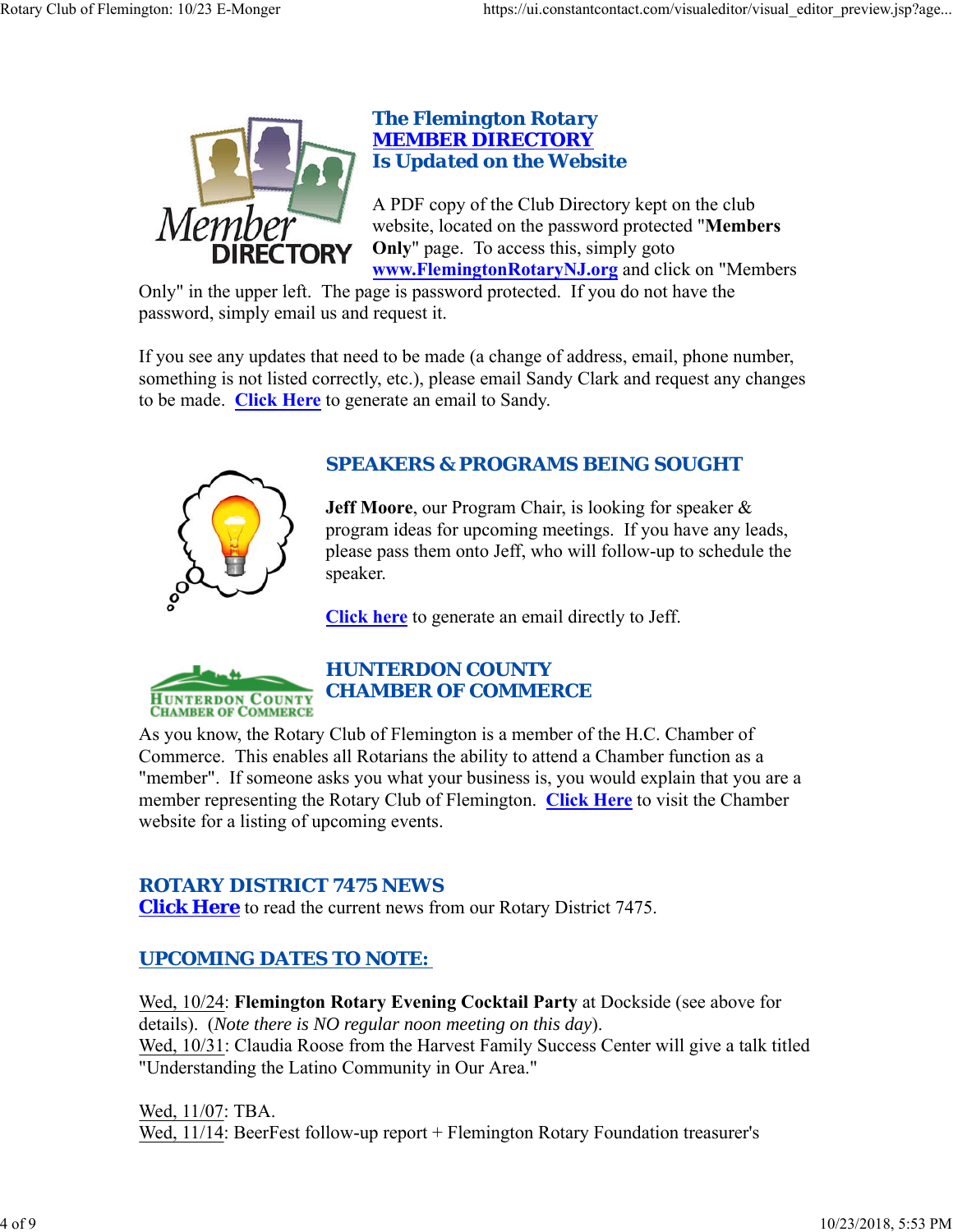report.

Wed, 11/21: TBA.

Wed, 11/28: Beth Schwartz, Coordinator of the county's Medical Reserve Corps, will discuss Personal/Family Emergency Preparedness as we head into winter storm season. She will also provide information about volunteering with the Hunterdon County Medical Reserve Corps.

#### Wed, 12/05: **Off-Site** meeting at **Viva Mexico.**

Wed, 12/12: **Flemington Rotary Holiday Cocktail Party** at **55 Main Restaurant** (6pm). (*Note there is NO regular noon meeting on this day*). Wed, 12/19: **Madrigal Girls Chorus** from H.C.R.H.S. for some festive singing. (*This is an off-site meeting at the H.C. Polytech, Central Campus in the Careers Cafe*.) Wed, 12/26: **NO Meeting**. (*This meeting between the Holidays is canceled*)

**Next RCOF Board Meeting:** Wed, TBA at 5:30 PM (Usually the 3<sup>rd</sup> Wed). **Next BeerFest Meeting:** Wed, 11/28 at 6:30 PM (Usually the 3<sup>rd</sup> Wed). **Next Membership Meeting:** Wed, TBA at 1:30 PM (Usually the 2<sup>nd</sup> Wed).

## **Upcoming RCOF Club Events, Fundraisers, Fellowship Events, Etc**.:

11/30 (Fri): **Christmas Tree Lighting** (Main Street, Flemington) 12/9 (Sun): Flemington Holiday Parade at 5pm 2/11 (Mon): Hunterdon County Rotary Soup Cook-Off

## **Rotary District 7475 Events & Functions:**

11/12 (Mon): Eat, Drink & Share at the Pines Manor - Edison, NJ.

# *COMMITTEE LIST:*

**Click Here** to download the listing of all current Club Committee's and its members.

# *"MEMBERS ONLY" WEBSITE:*

# **Click Here for the Members Only section of the website to find:**

- 1) The "Membership Proposal Form" to propose a new member.
- 2) New Member Information.
- 3) An Online Copy of the Club Membership Directory.
- 4) A Link to All Photos Albums of the Club.

# *ROTARY WEBSITE LINKS:*

Rotary International: **www.Rotary.org** Rotary District 7510: **www.RotaryNJ.org**

# *NEARBY ROTARY CLUB MEETINGS:*

As A Rotarian, you are Welcome to attend a Rotary Club meeting anywhere in the world. Click here for the Rotary Club Locator App. Or see below for some local meetings:

Mondays

**Lambertville/New Hope** (6:30 pm) - Lambertville Station Restaurant; 11 Bridge Street, Lambertville NJ 08530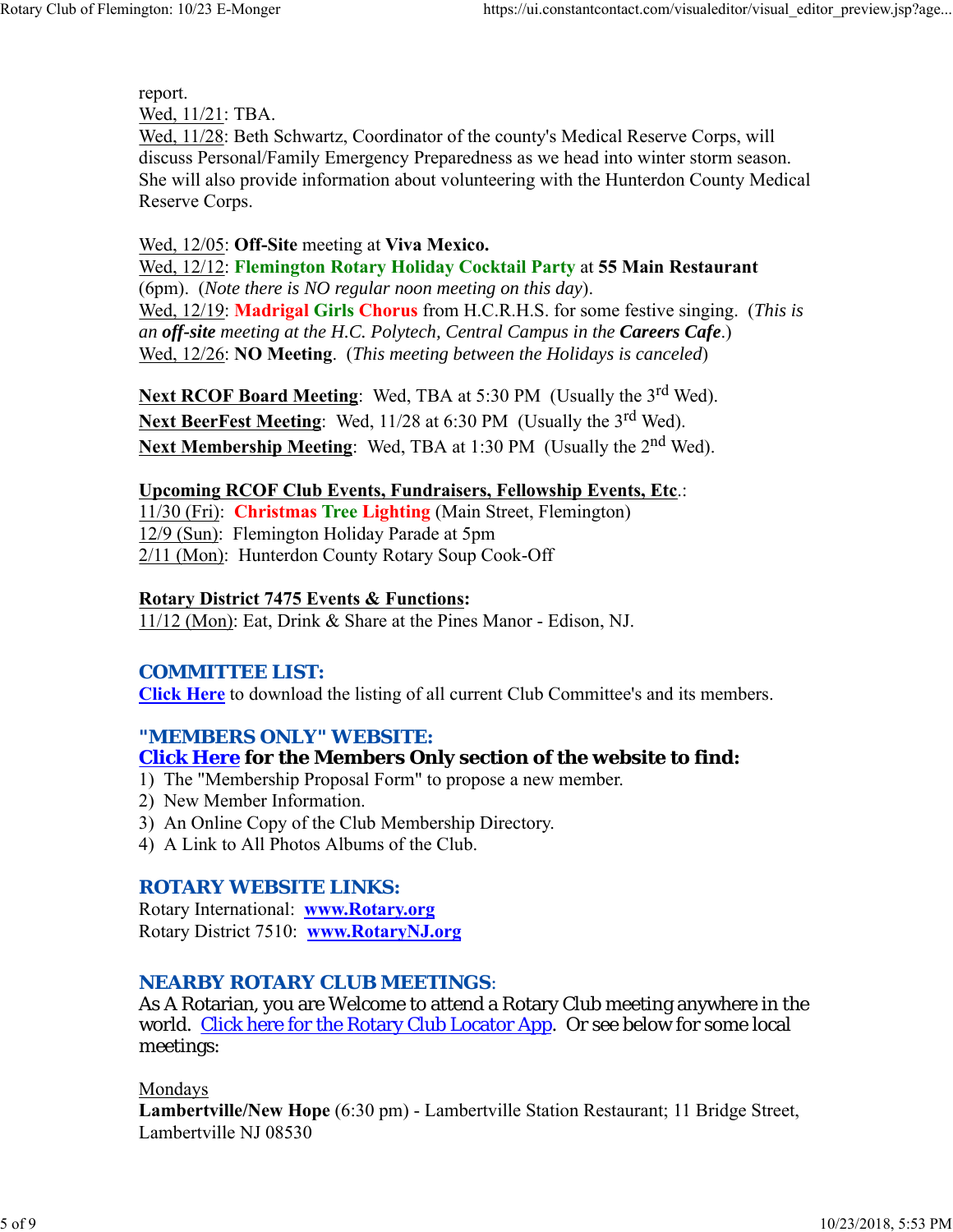#### Tuesdays

**Whitehouse** (12:15 pm) - The Rail; 157 Main Street, Whitehouse Station, NJ 08889 **Princeton** (12:15 pm) - The Nassau Club; 6 Mercer Street, Princeton, NJ 08540

#### Wednesdays

**Branchburg Township** (7:30 am): Stoney Brook Grille; 1285 Route 28, North Branch, NJ 08876

**Flemington** (12:15pm): Al Fresco's Restaurant; 100 Reaville Ave, Flemington, NJ 08822 **Hillsborough Township** (6:15 pm): The Landing Restaurant; 311 Amwell Road, Hillsborough, NJ 08844

#### Thursdays

**Clinton Sunrise** (7:30 am): Clinton Fire House; Old Hwy. 22 & New Street, Clinton, NJ 08809

**Montgomery/Rocky Hill** (7:30am): Cherry Valley Country Club; 125 Country Club Drive, Skillman, NJ 08558

**Somerville/Bridgewater** (12:15 pm): Raritan Valley Country Club; 747 State Route 28, Bridgewater, NJ 08807

**Trenton** (12:15 pm): Trenton Country Club; 201 Sullivan Way, West Trenton, NJ 08628

## Fridays

**North Hunterdon** (12:15 pm): Mountain View Chalet; 154 Route 173, Asbury, NJ 08802

**Princeton Corridor** (12:15pm): Hyatt Regency; 102 Carnegie Center, Rt. 1 North, Princeton, NJ 08540

#### eClub

**Rotary eClub of Hunterdon Horizon**: View website for meetings or online makeups.

# RI President's Call for Action in **2018-2019**: **"Be the Inspiration" Rotary Club of Flemington - Our 95th Year**

Founded October 3, 1923 \* Charter #1529 \* District 7475

| Club President      | <b>Nik Kritharis</b>                       |
|---------------------|--------------------------------------------|
| President-Elect     | Ann del Campo                              |
| Secretary           | <b>Kyle Fogarty</b>                        |
| Treasurer, General  | <b>Terry Ownes</b>                         |
| Treasurer, Lunch    | <b>Ken Skowronek</b>                       |
| <b>Board Member</b> | <b>Kim Metz</b> (immediate Past-President) |
| <b>Board Member</b> | <b>Sandy Clark</b>                         |
| <b>Board Member</b> | D.J. Wright                                |
| Sergeant-at-Arms    | <b>Tom Fisher</b>                          |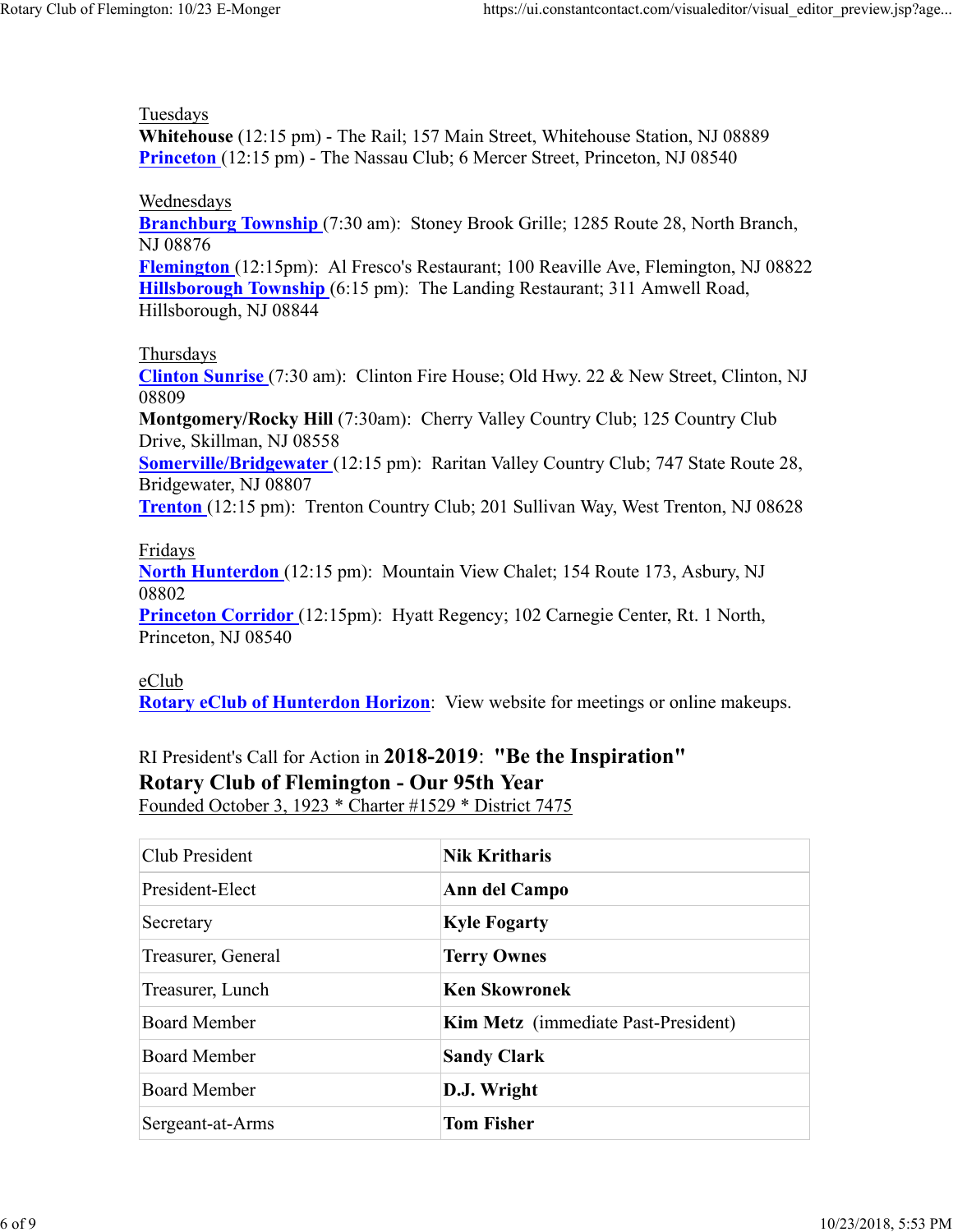| R.I. President                           | Barry Rassin (New Providence, Bahamas) |
|------------------------------------------|----------------------------------------|
| District Governor (DG)                   | <b>John Wilson</b> (Newark)            |
| District Governor Elect (DGE)            | <b>Ray Freaney (Madison)</b>           |
| District Governor Designee (DGD)         | <b>M. Ann Walko</b> (Watchung-Warren)  |
| <b>Assistant District Governor (ADG)</b> | ***** $(***)$                          |

Club Meetings: **Wednesday, 12:15 pm, Al Fresco's** 100 Reaville Avenue - Flemington, NJ 08822



**MISSION STATEMENT:** The mission of Rotary International is to assist and guide Rotarians and Rotary clubs to accomplish the Object of Rotary to ensure Rotary's continuing relevance and to help build a better world, emphasizing service activities by individuals and groups that enhance the quality of life and human dignity, encouraging high ethical standards, and creating greater understanding among all people to advance the search for peace in the world.

**THE OBJECT OF ROTARY:** The object of Rotary is to encourage and foster the ideal of service as a basis of worthy enterprise and, in particular, to encourage and foster:

**1st**: The development of acquaintance as an opportunity for service;

**2nd**: High ethical standards in business and professions, the recognition of the worthiness of all useful occupations, and the dignifying of each Rotarian's occupation as an opportunity to serve society;

**3rd**: The application of the ideal of service in each Rotarian's personal, business and community life;

**4th**: The advancement of international understanding, goodwill, and peace through a world fellowship of business and professional persons united in the ideal of service.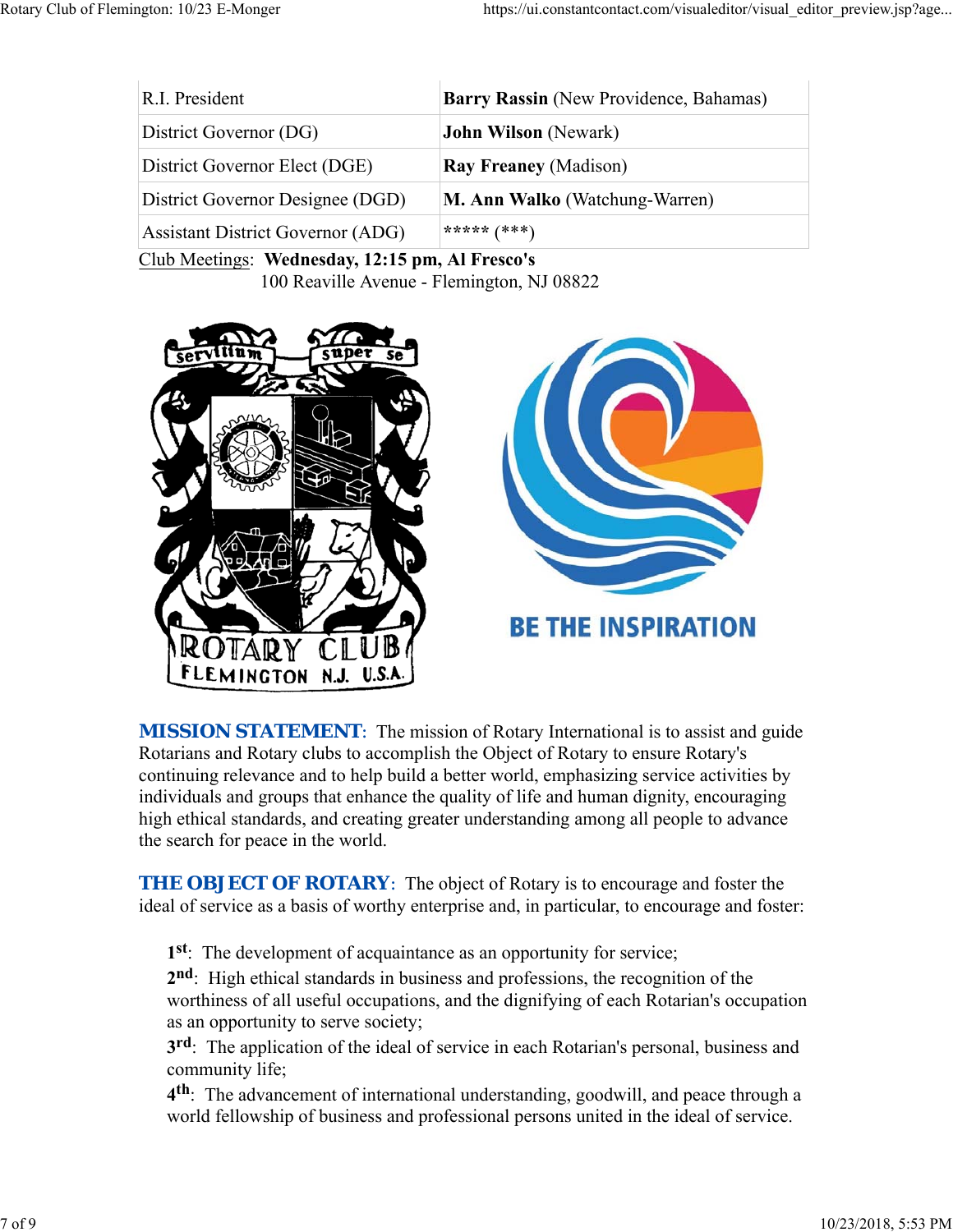**THE 4-WAY TEST:** "Of the things we think, say or do:

**1st**: Is it the Truth?

2<sup>nd</sup>: Is it Fair to all concerned?

**3rd**: Will it build goodwill and better friendships?

**4th**: Will it be beneficial to all concerned?"

# *ROTARY's AVENUE'S OF SERVICE*:

**1)** Through **Club Service**, we have fun, build lasting friendships, and make sure that our club runs well.

**2)** Through **Vocational Service**, we volunteer our professional skills to serve others and promote integrity in everything we do.

**3)** Through **Community Service**, we address local needs and work with our community to bring lasting improvements.

**4)** Through **International Service**, we meet humanitarian needs around the globe and promote world understanding and peace.

**5)** Through **Youth Service**, we work with young people to help them become the next generation of leaders, visionaries, and peacemakers.

# **2018-2019 CLUB MEMBER ROSTER Rotary Club of Flemington, NJ**

Current Number of Members: 37

| <b>Rotarian</b>                   | <b>Member Since</b> | <b>Classification</b>                    |
|-----------------------------------|---------------------|------------------------------------------|
| Bohler, Herbert C. (Herb)         | 1977                | <b>Specialty Advertising</b>             |
| Chittenden, Robert L. (Bob)       | 2003                | M.E.F.P. Consulting Engineering          |
| Clark, Arthur L. (Sandy)          | 1987                | Printing                                 |
| Davidson, James G. (Jim)          | 2002                | <b>Rubber Products</b>                   |
| del Campo, Ann                    | 2016                | <b>Scientist &amp; Farmer</b>            |
| Ferrari, Frederick J. (Fred)      | 1964                | Orthodontia                              |
| Fisher, Charles H. (Charlie)      | 1961                | <b>Funeral Services</b>                  |
| Fisher, Thomas H. (Tom)           | 2012                | <b>Property &amp; Casualty Insurance</b> |
| Fogarty, Kyle M.                  | 2017                | <b>Financial Advisor</b>                 |
| Harrison, Jeffrey (Jeff)          | 1996                | Psychotherapy                            |
| Hyatt, Frederic D. (Fred)         | 2017                | Retired - Aerospace                      |
| Kamnitsis, Christopher P. (Chris) | 2001                | <b>Financial Planning</b>                |
| Kritharis, Nikolaos (Nik)         | 2016                | Dentistry                                |
| Liebross, Ira                     | 1997                | <b>Family Medicine</b>                   |
| Loew, Darren                      | 2002                | <b>Orthodontics</b>                      |
| Martin, Teresa (Terry)            | 1993                | Solid Waste/Recycling                    |
| Mazujian, Harry                   | 2004                | Clergy                                   |
| McWilliams, Nancy                 | 1992                | Psychotherapy                            |
| Metz, Kim                         | 2007                | <b>Technical Education</b>               |
| <b>Moore, Jeffrey (Jeff)</b>      | 2018                | <b>Education - Secondary</b>             |
| Muller, George D.                 | 1964                | <b>Cut Glass Manufacturing</b>           |